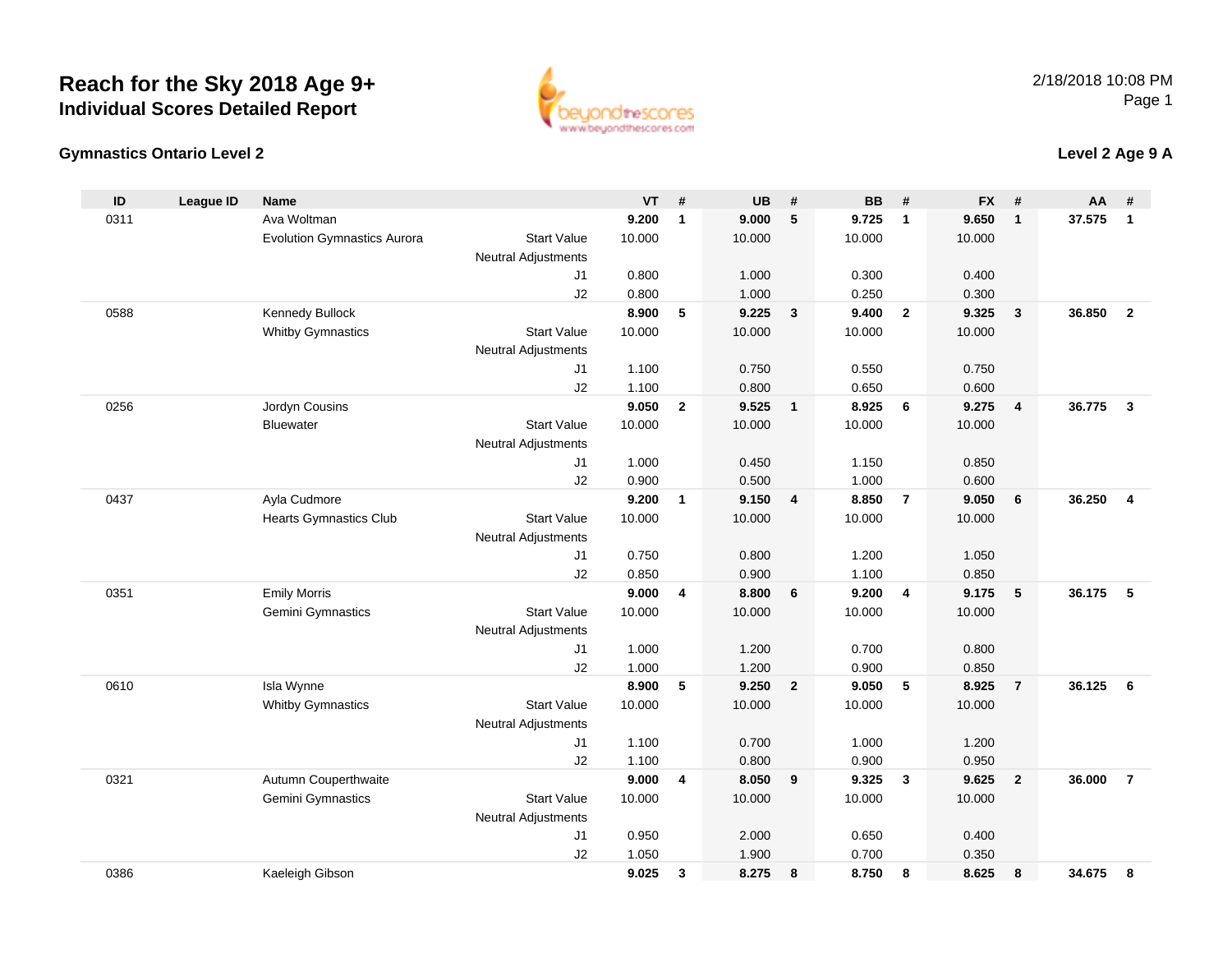

|      | <b>Gold Medal Gymnastics</b> | <b>Start Value</b>         | 10.000  |                | 10.000 |                | 10.000   | 10.000       |     |        |     |
|------|------------------------------|----------------------------|---------|----------------|--------|----------------|----------|--------------|-----|--------|-----|
|      |                              | <b>Neutral Adjustments</b> |         |                |        |                |          |              |     |        |     |
|      |                              | J1                         | 0.850   |                | 1.650  |                | 1.300    | 1.450        |     |        |     |
|      |                              | J <sub>2</sub>             | 1.100   |                | 1.800  |                | 1.200    | 1.300        |     |        |     |
| 0466 | Norah House                  |                            | 8.750 6 |                | 8.550  | $\overline{7}$ | 8.250    | 8.575<br>10  | - 9 | 34.125 | - 9 |
|      | Kingston Gymnastics          | <b>Start Value</b>         | 10.000  |                | 10.000 |                | 10.000   | 10.000       |     |        |     |
|      |                              | <b>Neutral Adjustments</b> |         |                |        |                | $-0.100$ |              |     |        |     |
|      |                              | J1                         | 1.150   |                | 1.600  |                | 1.500    | 1.450        |     |        |     |
|      |                              | J2                         | 1.350   |                | 1.300  |                | 1.800    | 1.400        |     |        |     |
| 0394 | Nova Werpny                  |                            | 8.550   | $\overline{7}$ | 8.550  | $\overline{7}$ | 8.350    | 8.550<br>- 9 | 10  | 34.000 | 10  |
|      | <b>Gold Medal Gymnastics</b> | Start Value                | 10.000  |                | 10.000 |                | 10.000   | 10.000       |     |        |     |
|      |                              | <b>Neutral Adjustments</b> |         |                |        |                |          |              |     |        |     |
|      |                              | J1                         | 1.450   |                | 1.400  |                | 1.700    | 1.450        |     |        |     |
|      |                              | J2                         | 1.450   |                | 1.500  |                | 1.600    | 1.450        |     |        |     |

### **Gymnastics Ontario Level 2**

**Level 2 Age 9 B**

| ID   | League ID | Name                          |                            | <b>VT</b> | #              | <b>UB</b> | #              | <b>BB</b> | #                       | <b>FX</b> | #              | AA #   |                |
|------|-----------|-------------------------------|----------------------------|-----------|----------------|-----------|----------------|-----------|-------------------------|-----------|----------------|--------|----------------|
| 0664 |           | Cara Spangler                 |                            | 8.900     | 5              | 9.400     | $\mathbf{1}$   | 9.475     | $\overline{\mathbf{1}}$ | 9.100     | 3              | 36.875 | -1             |
|      |           | Toronto Premier Gym Club      | <b>Start Value</b>         | 10.000    |                | 10.000    |                | 10.000    |                         | 10.000    |                |        |                |
|      |           |                               | <b>Neutral Adjustments</b> |           |                |           |                | $-0.100$  |                         |           |                |        |                |
|      |           |                               | J <sub>1</sub>             | 1.000     |                | 0.550     |                | 0.400     |                         | 0.950     |                |        |                |
|      |           |                               | J <sub>2</sub>             | 1.200     |                | 0.650     |                | 0.450     |                         | 0.850     |                |        |                |
| 0263 |           | Adrianna Laskaratos           |                            | 9.250     | $\overline{2}$ | 9.075     | $\overline{4}$ | 9.100     | $\overline{\mathbf{2}}$ | 9.100     | 3              | 36.525 | $\overline{2}$ |
|      |           | <b>Bluewater</b>              | <b>Start Value</b>         | 10.000    |                | 10.000    |                | 10.000    |                         | 10.000    |                |        |                |
|      |           |                               | Neutral Adjustments        |           |                |           |                |           |                         |           |                |        |                |
|      |           |                               | J <sub>1</sub>             | 0.800     |                | 1.000     |                | 0.950     |                         | 0.900     |                |        |                |
|      |           |                               | J2                         | 0.700     |                | 0.850     |                | 0.850     |                         | 0.900     |                |        |                |
| 0453 |           | <b>Delaney Stewart</b>        |                            | 9.350     | 1              | 9.200     | $\overline{2}$ | 8.625     | -7                      | 9.325     | $\mathbf{1}$   | 36.500 | 3              |
|      |           | <b>Hearts Gymnastics Club</b> | <b>Start Value</b>         | 10.000    |                | 10.000    |                | 10.000    |                         | 10.000    |                |        |                |
|      |           |                               | <b>Neutral Adjustments</b> |           |                |           |                | $-0.100$  |                         |           |                |        |                |
|      |           |                               | J1                         | 0.550     |                | 0.800     |                | 1.350     |                         | 0.850     |                |        |                |
|      |           |                               | J2                         | 0.750     |                | 0.800     |                | 1.200     |                         | 0.500     |                |        |                |
| 0272 |           | Leah Stephens                 |                            | 9.350     | 1              | 8.650     | 6              | 8.825     | 5                       | 9.000     | $\overline{4}$ | 35.825 | $\overline{4}$ |
|      |           | <b>Bluewater</b>              | <b>Start Value</b>         | 10.000    |                | 10.000    |                | 10.000    |                         | 10.000    |                |        |                |
|      |           |                               | <b>Neutral Adjustments</b> |           |                |           |                |           |                         |           |                |        |                |
|      |           |                               | J1                         | 0.700     |                | 1.300     |                | 1.050     |                         | 0.850     |                |        |                |
|      |           |                               | J2                         | 0.600     |                | 1.400     |                | 1.300     |                         | 1.150     |                |        |                |
| 0471 |           | Ella Lloyd                    |                            | 8.850     | 6              | 8.800     | 5              | 8.950     | 4                       | 9.225     | $\overline{2}$ | 35.825 | 4              |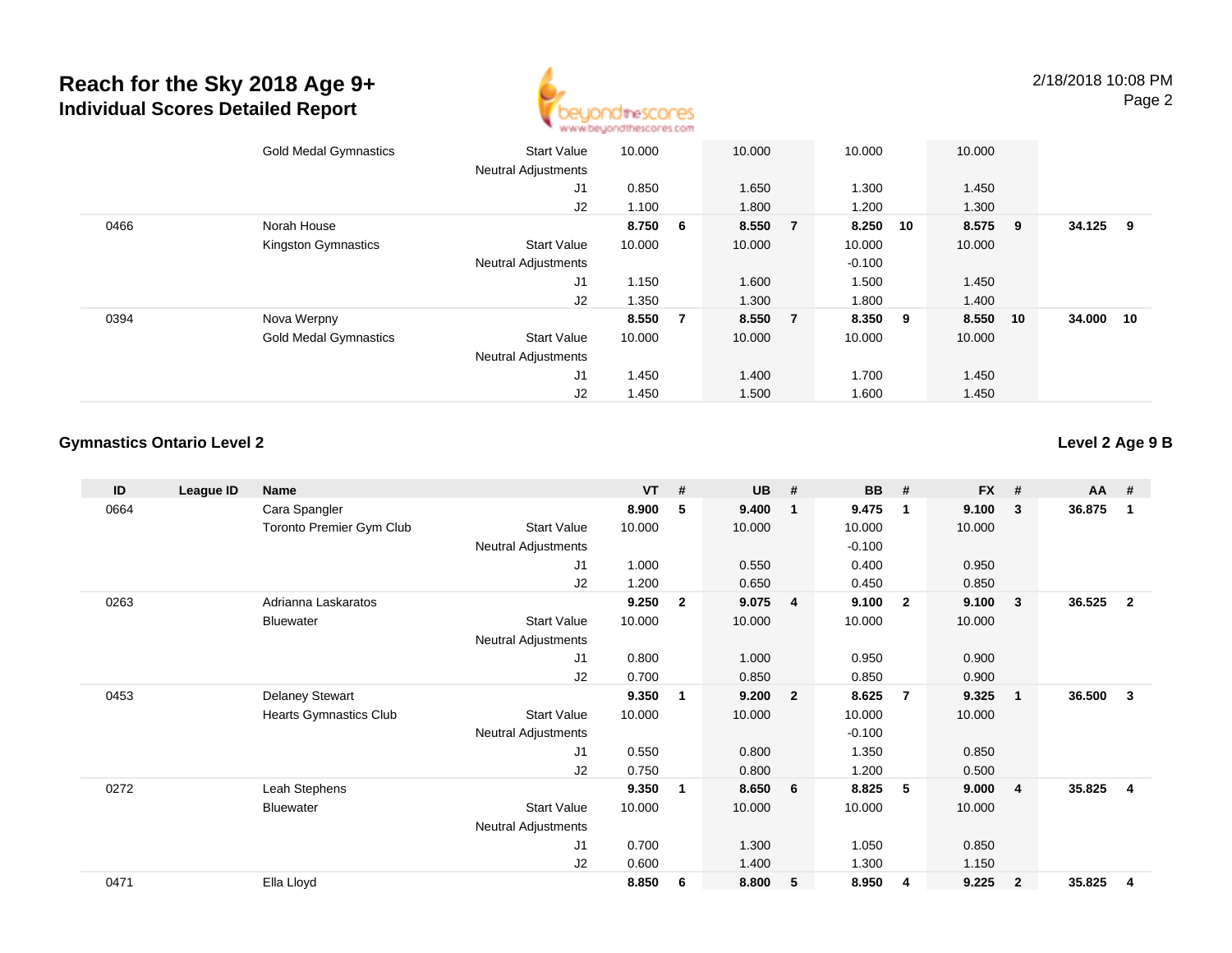

|      | <b>Kingston Gymnastics</b>   | <b>Start Value</b><br>Neutral Adjustments | 10.000 |                | 10.000 |                | 10.000   |              | 10.000 |                |          |                         |
|------|------------------------------|-------------------------------------------|--------|----------------|--------|----------------|----------|--------------|--------|----------------|----------|-------------------------|
|      |                              | J1                                        | 1.050  |                | 1.300  |                | 1.100    |              | 0.750  |                |          |                         |
|      |                              | J2                                        | 1.250  |                | 1.100  |                | 1.000    |              | 0.800  |                |          |                         |
| 0294 | Keziah Trinh                 |                                           | 8.925  | 4              | 9.100  | $\mathbf{3}$   | 9.075    | $\mathbf{3}$ | 8.675  | 6              | 35.775 5 |                         |
|      | Cambridge Kips               | <b>Start Value</b>                        | 10.000 |                | 10.000 |                | 10.000   |              | 10.000 |                |          |                         |
|      |                              | <b>Neutral Adjustments</b>                |        |                |        |                |          |              |        |                |          |                         |
|      |                              | J1                                        | 1.100  |                | 0.900  |                | 1.000    |              | 1.300  |                |          |                         |
|      |                              | J2                                        | 1.050  |                | 0.900  |                | 0.850    |              | 1.350  |                |          |                         |
| 0326 | Shylah Deen                  |                                           | 9.225  | $\mathbf{3}$   | 8.050  | 9              | 8.750    | 6            | 8.800  | $\sqrt{5}$     | 34.825   | 6                       |
|      | Gemini Gymnastics            | <b>Start Value</b>                        | 10.000 |                | 10.000 |                | 10.000   |              | 10.000 |                |          |                         |
|      |                              | <b>Neutral Adjustments</b>                |        |                |        |                |          |              |        |                |          |                         |
|      |                              | J1                                        | 0.800  |                | 2.100  |                | 1.300    |              | 1.250  |                |          |                         |
|      |                              | J2                                        | 0.750  |                | 1.800  |                | 1.200    |              | 1.150  |                |          |                         |
| 0392 | Zoe Thompson                 |                                           | 8.800  | $\overline{7}$ | 8.550  | $\overline{7}$ | 8.350    | 8            | 8.400  | 9              | 34.100   | $\overline{7}$          |
|      | <b>Gold Medal Gymnastics</b> | <b>Start Value</b>                        | 10.000 |                | 10.000 |                | 10.000   |              | 10.000 |                |          |                         |
|      |                              | <b>Neutral Adjustments</b>                |        |                |        |                | $-0.100$ |              |        |                |          |                         |
|      |                              | J1                                        | 1.200  |                | 1.400  |                | 1.600    |              | 1.800  |                |          |                         |
|      |                              | J <sub>2</sub>                            | 1.200  |                | 1.500  |                | 1.500    |              | 1.400  |                |          |                         |
| 0507 | <b>Hallie Fraser</b>         |                                           | 9.250  | $\overline{2}$ | 8.400  | 8              | 7.875    | 9            | 8.475  | 8              | 34.000   | $\overline{\mathbf{8}}$ |
|      | Northumberland               | <b>Start Value</b>                        | 10.000 |                | 10.000 |                | 10.000   |              | 10.000 |                |          |                         |
|      |                              | <b>Neutral Adjustments</b>                |        |                |        |                |          |              |        |                |          |                         |
|      |                              | J1                                        | 0.750  |                | 1.700  |                | 2.200    |              | 1.500  |                |          |                         |
|      |                              | J2                                        | 0.750  |                | 1.500  |                | 2.050    |              | 1.550  |                |          |                         |
| 0518 | Dominique Steppacher         |                                           | 8.850  | 6              | 7.950  | 10             | 7.800    | 10           | 8.625  | $\overline{7}$ | 33.225   | 9                       |
|      | Northumberland               | <b>Start Value</b>                        | 10.000 |                | 10.000 |                | 10.000   |              | 10.000 |                |          |                         |
|      |                              | <b>Neutral Adjustments</b>                |        |                |        |                | $-0.100$ |              |        |                |          |                         |
|      |                              | J <sub>1</sub>                            | 1.100  |                | 2.100  |                | 2.200    |              | 1.450  |                |          |                         |
|      |                              | J2                                        | 1.200  |                | 2.000  |                | 2.000    |              | 1.300  |                |          |                         |
|      |                              |                                           |        |                |        |                |          |              |        |                |          |                         |

#### **Gymnastics Ontario Level 2**

**Level 2 Age 9 C**

| ID   | League ID | Name                    |                            | VT     | # | <b>UB</b> | # | <b>BB</b> | - # | $FX$ # |   | <b>AA</b> | - # |
|------|-----------|-------------------------|----------------------------|--------|---|-----------|---|-----------|-----|--------|---|-----------|-----|
| 0470 |           | Michaela Libbey-Griffin |                            | 9.650  |   | 9.150     | 2 | 9.075     | 4   | 9.500  | 2 | 37.375    |     |
|      |           | Kingston Gymnastics     | <b>Start Value</b>         | 10.000 |   | 10.000    |   | 10.000    |     | 10.000 |   |           |     |
|      |           |                         | <b>Neutral Adjustments</b> |        |   |           |   | $-0.100$  |     |        |   |           |     |
|      |           |                         | J1                         | 0.300  |   | 0.900     |   | 0.900     |     | 0.600  |   |           |     |
|      |           |                         | J2                         | 0.400  |   | 0.800     |   | 0.750     |     | 0.400  |   |           |     |
| 0468 |           | Ava LeBlanc             |                            | 9.350  | 4 | 9.075     |   | 9.300     |     | 9.550  |   | 37.275    |     |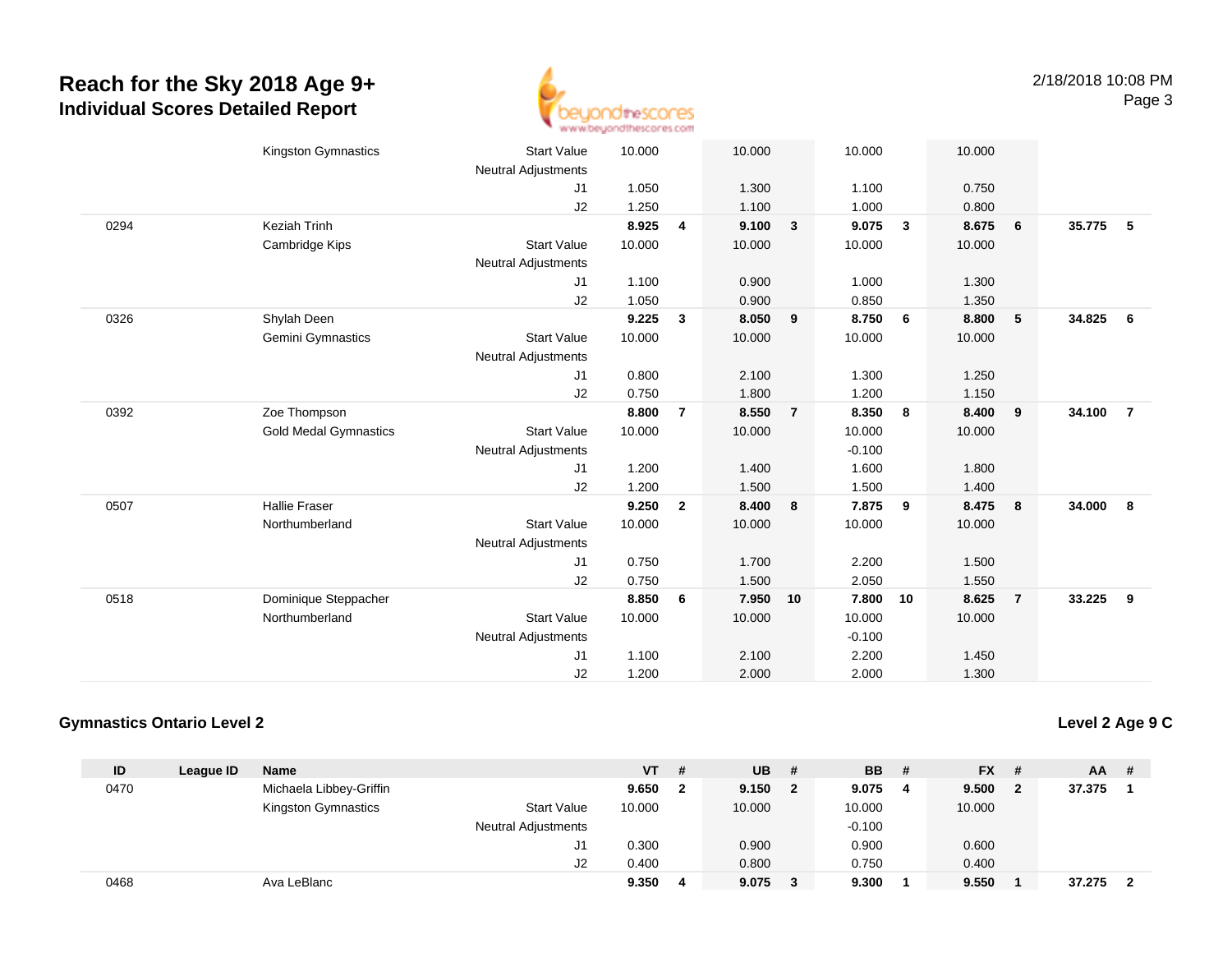

|      | Kingston Gymnastics      | <b>Start Value</b>         | 10.000 |                | 10.000 |                         | 10.000   |                | 10.000 |                         |        |                |
|------|--------------------------|----------------------------|--------|----------------|--------|-------------------------|----------|----------------|--------|-------------------------|--------|----------------|
|      |                          | <b>Neutral Adjustments</b> |        |                |        |                         |          |                |        |                         |        |                |
|      |                          | J1                         | 0.650  |                | 0.850  |                         | 0.750    |                | 0.500  |                         |        |                |
|      |                          | J2                         | 0.650  |                | 1.000  |                         | 0.650    |                | 0.400  |                         |        |                |
| 0532 | Katarina Lee             |                            | 9.575  | $\mathbf{3}$   | 9.000  | $\sqrt{5}$              | 9.150    | $\overline{2}$ | 9.300  | $\mathbf{3}$            | 37.025 | $\mathbf{3}$   |
|      | Owen Sound Satellites    | <b>Start Value</b>         | 10.000 |                | 10.000 |                         | 10.000   |                | 10.000 |                         |        |                |
|      |                          | <b>Neutral Adjustments</b> |        |                |        |                         |          |                |        |                         |        |                |
|      |                          | J1                         | 0.400  |                | 1.100  |                         | 0.800    |                | 0.800  |                         |        |                |
|      |                          | J2                         | 0.450  |                | 0.900  |                         | 0.900    |                | 0.600  |                         |        |                |
| 0292 | Alyson Slater            |                            | 9.175  | 5              | 9.350  | $\mathbf{1}$            | 8.625    | $\overline{7}$ | 9.100  | 5                       | 36.250 | $\overline{4}$ |
|      | Cambridge Kips           | <b>Start Value</b>         | 10.000 |                | 10.000 |                         | 10.000   |                | 10.000 |                         |        |                |
|      |                          | <b>Neutral Adjustments</b> |        |                |        |                         | $-0.100$ |                |        |                         |        |                |
|      |                          | J1                         | 0.800  |                | 0.600  |                         | 1.350    |                | 0.950  |                         |        |                |
|      |                          | J2                         | 0.850  |                | 0.700  |                         | 1.200    |                | 0.850  |                         |        |                |
| 0258 | Natalie Ghobril-Smith    |                            | 9.075  | 6              | 9.025  | $\overline{\mathbf{4}}$ | 8.925    | 6              | 9.050  | $\bf 6$                 | 36.075 | - 5            |
|      | <b>Bluewater</b>         | <b>Start Value</b>         | 10.000 |                | 10.000 |                         | 10.000   |                | 10.000 |                         |        |                |
|      |                          | <b>Neutral Adjustments</b> |        |                |        |                         |          |                |        |                         |        |                |
|      |                          | J1                         | 0.900  |                | 1.000  |                         | 1.100    |                | 1.000  |                         |        |                |
|      |                          | J2                         | 0.950  |                | 0.950  |                         | 1.050    |                | 0.900  |                         |        |                |
| 0287 | Adele Parker             |                            | 9.700  | $\mathbf{1}$   | 8.900  | 6                       | 8.100    | 10             | 9.250  | $\overline{4}$          | 35.950 | 6              |
|      | Cambridge Kips           | <b>Start Value</b>         | 10.000 |                | 10.000 |                         | 10.000   |                | 10.000 |                         |        |                |
|      |                          | <b>Neutral Adjustments</b> |        |                |        |                         |          |                |        |                         |        |                |
|      |                          | J1                         | 0.250  |                | 1.100  |                         | 1.800    |                | 0.800  |                         |        |                |
|      |                          | J2                         | 0.350  |                | 1.100  |                         | 2.000    |                | 0.700  |                         |        |                |
| 0342 | Emma Lauzon              |                            | 8.900  | 9              | 8.625  | 9                       | 9.000    | 5              | 9.250  | $\overline{\mathbf{4}}$ | 35.775 | $\overline{7}$ |
|      | Gemini Gymnastics        | <b>Start Value</b>         | 10.000 |                | 10.000 |                         | 10.000   |                | 10.000 |                         |        |                |
|      |                          | <b>Neutral Adjustments</b> |        |                |        |                         | $-0.100$ |                |        |                         |        |                |
|      |                          | J1                         | 1.100  |                | 1.450  |                         | 1.000    |                | 0.850  |                         |        |                |
|      |                          | J2                         | 1.100  |                | 1.300  |                         | 0.800    |                | 0.650  |                         |        |                |
| 0628 | Aaliyah Botelho          |                            | 8.975  | $\overline{7}$ | 9.150  | $\overline{2}$          | 8.600    | 8              | 9.050  | 6                       | 35.775 | $\overline{7}$ |
|      | Cambridge Kips           | <b>Start Value</b>         | 10.000 |                | 10.000 |                         | 10.000   |                | 10.000 |                         |        |                |
|      |                          | <b>Neutral Adjustments</b> |        |                |        |                         |          |                |        |                         |        |                |
|      |                          | J1                         | 1.000  |                | 0.800  |                         | 1.450    |                | 1.000  |                         |        |                |
|      |                          | J2                         | 1.050  |                | 0.900  |                         | 1.350    |                | 0.900  |                         |        |                |
| 0660 | Grace Thompson           |                            | 8.950  | 8              | 8.800  | $\overline{7}$          | 9.100    | $\mathbf{3}$   | 8.750  | $\overline{7}$          | 35.600 | 8              |
|      | Toronto Premier Gym Club | <b>Start Value</b>         | 10.000 |                | 10.000 |                         | 10.000   |                | 10.000 |                         |        |                |
|      |                          | <b>Neutral Adjustments</b> |        |                |        |                         |          |                |        |                         |        |                |
|      |                          | J1                         | 1.100  |                | 1.200  |                         | 0.900    |                | 1.400  |                         |        |                |
|      |                          | J2                         | 1.000  |                | 1.200  |                         | 0.900    |                | 1.100  |                         |        |                |
| 0641 | Victoria Borisoff        |                            | 8.400  | 10             | 8.775  | 8                       | 8.500    | 9              | 8.525  | 8                       | 34.200 | 9              |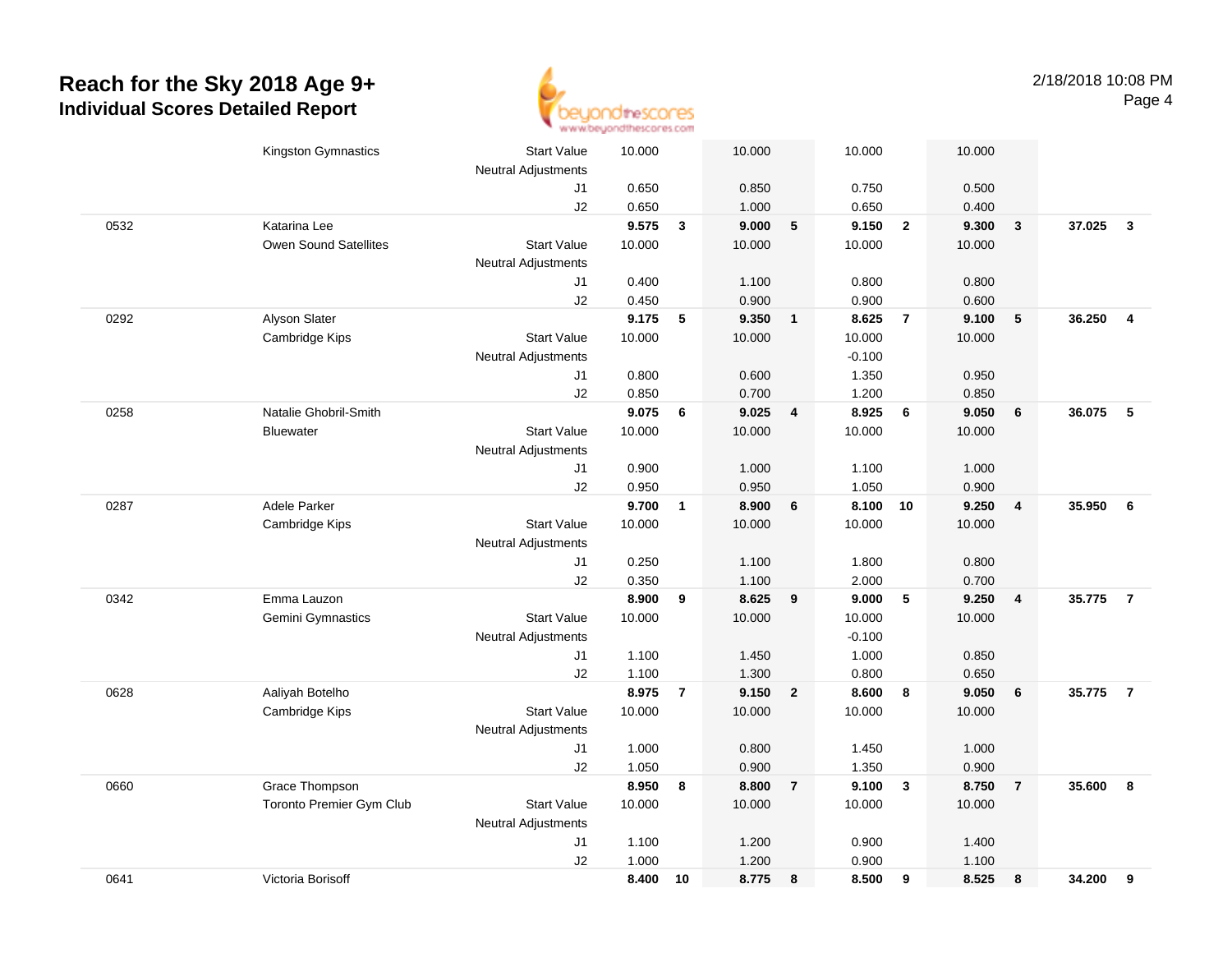

#### 2/18/2018 10:08 PMPage 5

| Toronto Premier Gym Club | <b>Start Value</b>         | 10.000 | 10.000 | 10.000 | 10.000 |  |
|--------------------------|----------------------------|--------|--------|--------|--------|--|
|                          | <b>Neutral Adjustments</b> |        |        |        |        |  |
|                          | J1                         | .500   | .300   | 1.600  | 1.550  |  |
|                          | J2                         | .700   | 1.150  | 1.400  | .400   |  |

### **Gymnastics Ontario Level 2**

**Level 2 Age 10 A**

| ID   | League ID | <b>Name</b>                   |                            | <b>VT</b> | #              | UB     | #              | <b>BB</b> | #                       | <b>FX</b> | #                       | <b>AA</b> | #              |
|------|-----------|-------------------------------|----------------------------|-----------|----------------|--------|----------------|-----------|-------------------------|-----------|-------------------------|-----------|----------------|
| 0646 |           | DeAnna Danu                   |                            | 9.250     | 1              | 9.100  | $\mathbf{1}$   | 9.700     | $\overline{1}$          | 9.400     | $\mathbf{1}$            | 37.450    | $\mathbf{1}$   |
|      |           | Toronto Premier Gym Club      | <b>Start Value</b>         | 10.000    |                | 10.000 |                | 10.000    |                         | 10.000    |                         |           |                |
|      |           |                               | <b>Neutral Adjustments</b> |           |                |        |                |           |                         |           |                         |           |                |
|      |           |                               | J1                         | 0.800     |                | 1.000  |                | 0.400     |                         | 0.550     |                         |           |                |
|      |           |                               | J2                         | 0.700     |                | 0.800  |                | 0.200     |                         | 0.650     |                         |           |                |
| 0510 |           | Aurora Jakab                  |                            | 8.950     | 3              | 8.725  | $\mathbf{3}$   | 9.425     | 5                       | 9.350     | $\overline{\mathbf{3}}$ | 36,450    | $\overline{2}$ |
|      |           | Northumberland                | <b>Start Value</b>         | 10.000    |                | 10.000 |                | 10.000    |                         | 10.000    |                         |           |                |
|      |           |                               | <b>Neutral Adjustments</b> |           |                |        |                | $-0.100$  |                         |           |                         |           |                |
|      |           |                               | J <sub>1</sub>             | 1.150     |                | 1.350  |                | 0.500     |                         | 0.650     |                         |           |                |
|      |           |                               | J2                         | 0.950     |                | 1.200  |                | 0.450     |                         | 0.650     |                         |           |                |
| 0441 |           | Iris Geale                    |                            | 8.475     | 6              | 8.975  | $\overline{2}$ | 9.475     | $\overline{4}$          | 9.375     | $\overline{\mathbf{2}}$ | 36.300    | $\mathbf{3}$   |
|      |           | <b>Hearts Gymnastics Club</b> | <b>Start Value</b>         | 10.000    |                | 10.000 |                | 10.000    |                         | 10.000    |                         |           |                |
|      |           |                               | <b>Neutral Adjustments</b> |           |                |        |                |           |                         |           |                         |           |                |
|      |           |                               | J <sub>1</sub>             | 1.500     |                | 1.100  |                | 0.600     |                         | 0.600     |                         |           |                |
|      |           |                               | J2                         | 1.550     |                | 0.950  |                | 0.450     |                         | 0.650     |                         |           |                |
| 0450 |           | <b>Norah Marshall</b>         |                            | 9.175     | $\overline{2}$ | 7.950  | 9              | 9.525     | $\mathbf{3}$            | 9.250     | 5                       | 35.900    | $\overline{4}$ |
|      |           | <b>Hearts Gymnastics Club</b> | <b>Start Value</b>         | 10.000    |                | 10.000 |                | 10.000    |                         | 10.000    |                         |           |                |
|      |           |                               | <b>Neutral Adjustments</b> |           |                |        |                |           |                         |           |                         |           |                |
|      |           |                               | J1                         | 0.850     |                | 2.100  |                | 0.400     |                         | 0.700     |                         |           |                |
|      |           |                               | J2                         | 0.800     |                | 2.000  |                | 0.550     |                         | 0.800     |                         |           |                |
| 0458 |           | Ella Burns                    |                            | 8.475     | 6              | 8.325  | 5              | 9.425     | 5                       | 9.225     | 6                       | 35.450    | 5              |
|      |           | Kingston Gymnastics           | <b>Start Value</b>         | 10.000    |                | 10.000 |                | 10.000    |                         | 10.000    |                         |           |                |
|      |           |                               | <b>Neutral Adjustments</b> |           |                |        |                |           |                         |           |                         |           |                |
|      |           |                               | J <sub>1</sub>             | 1.400     |                | 1.600  |                | 0.500     |                         | 0.900     |                         |           |                |
|      |           |                               | J2                         | 1.650     |                | 1.750  |                | 0.650     |                         | 0.650     |                         |           |                |
| 0503 |           | Paige Ritchie                 |                            | 8.350     | $\overline{7}$ | 8.300  | 6              | 9.550     | $\overline{\mathbf{2}}$ | 9.025     | 9                       | 35.225    | 6              |
|      |           | Loyalist Gymnastics Club      | <b>Start Value</b>         | 10.000    |                | 10.000 |                | 10.000    |                         | 10.000    |                         |           |                |
|      |           |                               | <b>Neutral Adjustments</b> |           |                |        |                |           |                         |           |                         |           |                |
|      |           |                               | J <sub>1</sub>             | 1.700     |                | 1.650  |                | 0.450     |                         | 1.000     |                         |           |                |
|      |           |                               | J2                         | 1.600     |                | 1.750  |                | 0.450     |                         | 0.950     |                         |           |                |
| 0494 |           | Samantha Fyfe                 |                            | 8.025     | 9              | 8.100  | $\overline{7}$ | 9.175     | 8                       | 9.325     | 4                       | 34.625    | $\overline{7}$ |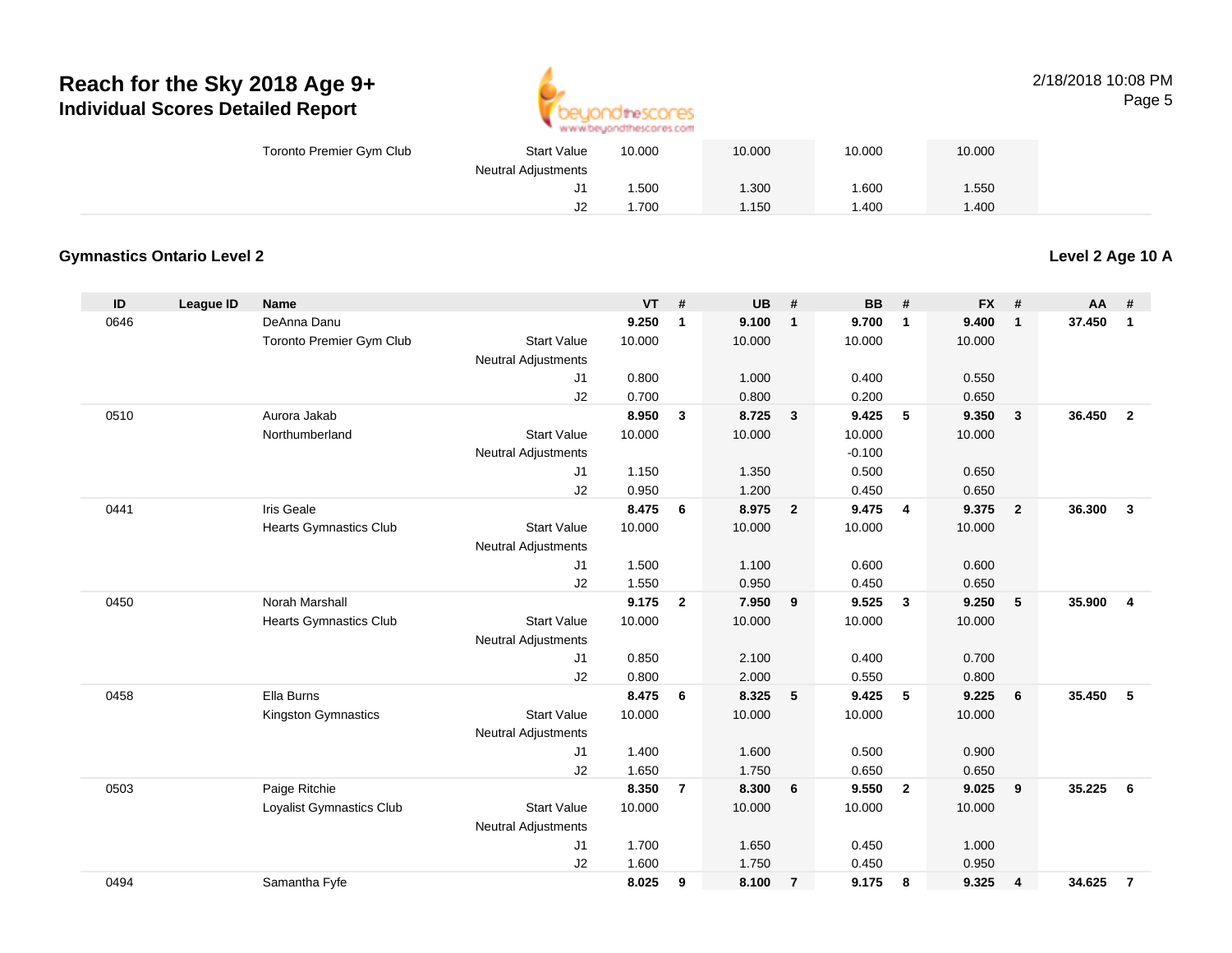

|      | Loyalist Gymnastics Club | <b>Start Value</b>  | 10.000 |                | 10.000   |                | 10.000   |                | 10.000 |                |           |     |
|------|--------------------------|---------------------|--------|----------------|----------|----------------|----------|----------------|--------|----------------|-----------|-----|
|      |                          | Neutral Adjustments |        |                |          |                |          |                |        |                |           |     |
|      |                          | J1                  | 1.900  |                | 1.800    |                | 0.750    |                | 0.550  |                |           |     |
|      |                          | J <sub>2</sub>      | 2.050  |                | 2.000    |                | 0.900    |                | 0.800  |                |           |     |
| 0654 | Elyse Massingham         |                     | 8.250  | 8              | 7.975    | 8              | 8.900    | 10             | 9.150  | 8              | 34.275    | - 8 |
|      | Toronto Premier Gym Club | <b>Start Value</b>  | 10.000 |                | 10.000   |                | 10.000   |                | 10.000 |                |           |     |
|      |                          | Neutral Adjustments |        |                |          |                | $-0.100$ |                |        |                |           |     |
|      |                          | J <sub>1</sub>      | 1.700  |                | 2.100    |                | 0.950    |                | 0.850  |                |           |     |
|      |                          | J2                  | 1.800  |                | 1.950    |                | 1.050    |                | 0.850  |                |           |     |
| 0436 | Mikah Cooper             |                     | 8.575  | 5              | 8.400    | $\overline{4}$ | 9.400    | 6              | 7.850  | 11             | 34.225    | - 9 |
|      | Hearts Gymnastics Club   | <b>Start Value</b>  | 10.000 |                | 10.000   |                | 10.000   |                | 10.000 |                |           |     |
|      |                          | Neutral Adjustments |        |                |          |                |          |                |        |                |           |     |
|      |                          | J1                  | 1.300  |                | 1.700    |                | 0.650    |                | 2.000  |                |           |     |
|      |                          | J2                  | 1.550  |                | 1.500    |                | 0.550    |                | 2.300  |                |           |     |
| 0521 | <b>Braylee Wilson</b>    |                     | 8.750  | 4              | 7.400    | 10             | 8.975    | 9              | 8.725  | 10             | 33.850 10 |     |
|      | Northumberland           | <b>Start Value</b>  | 10.000 |                | 10.000   |                | 10.000   |                | 10.000 |                |           |     |
|      |                          | Neutral Adjustments |        |                |          |                |          |                |        |                |           |     |
|      |                          | J1                  | 1.300  |                | 2.500    |                | 1.200    |                | 1.400  |                |           |     |
|      |                          | J2                  | 1.200  |                | 2.700    |                | 0.850    |                | 1.150  |                |           |     |
| 0509 | Brooklyn Highfield       |                     | 8.350  | $\overline{7}$ | 6.675 11 |                | 9.250    | $\overline{7}$ | 9.175  | $\overline{7}$ | 33.450 11 |     |
|      | Northumberland           | <b>Start Value</b>  | 10.000 |                | 10.000   |                | 10.000   |                | 10.000 |                |           |     |
|      |                          | Neutral Adjustments |        |                |          |                |          |                |        |                |           |     |
|      |                          | J1                  | 1.700  |                | 3.350    |                | 0.650    |                | 0.700  |                |           |     |
|      |                          | J2                  | 1.600  |                | 3.300    |                | 0.850    |                | 0.950  |                |           |     |

#### **Gymnastics Ontario Level 2**

**Level 2 Age 10 B**

| ID   | League ID | <b>Name</b>     |                            | $VT$ # |   | <b>UB</b> | # | <b>BB</b> | #   | <b>FX</b> | #              | <b>AA</b> | #                       |
|------|-----------|-----------------|----------------------------|--------|---|-----------|---|-----------|-----|-----------|----------------|-----------|-------------------------|
| 0629 |           | Charlotte Braha |                            | 9.450  | 3 | 9.525     |   | 9.450     | - 6 | 9.075     | $\overline{7}$ | 37.500    | -1                      |
|      |           | Cambridge Kips  | <b>Start Value</b>         | 10.000 |   | 10.000    |   | 10.000    |     | 10.000    |                |           |                         |
|      |           |                 | <b>Neutral Adjustments</b> |        |   |           |   |           |     |           |                |           |                         |
|      |           |                 | J <sub>1</sub>             | 0.550  |   | 0.550     |   | 0.600     |     | 0.800     |                |           |                         |
|      |           |                 | J2                         | 0.550  |   | 0.400     |   | 0.500     |     | 1.050     |                |           |                         |
| 0517 |           | Gabriela Prince |                            | 9.600  |   | 8.625     |   | 9.525     | - 5 | 9.400     | $_{3}$         | 37.150    | $\overline{\mathbf{2}}$ |
|      |           | Northumberland  | <b>Start Value</b>         | 10.000 |   | 10.000    |   | 10.000    |     | 10.000    |                |           |                         |
|      |           |                 | <b>Neutral Adjustments</b> |        |   |           |   |           |     |           |                |           |                         |
|      |           |                 | J <sub>1</sub>             | 0.450  |   | 1.400     |   | 0.550     |     | 0.500     |                |           |                         |
|      |           |                 | J2                         | 0.350  |   | 1.350     |   | 0.400     |     | 0.700     |                |           |                         |
| 0633 |           | Abby Simon      |                            | 9.325  | 4 | 8.650     | 6 | 9.550     | -4  | 9.375     | -4             | 36.900    | -3                      |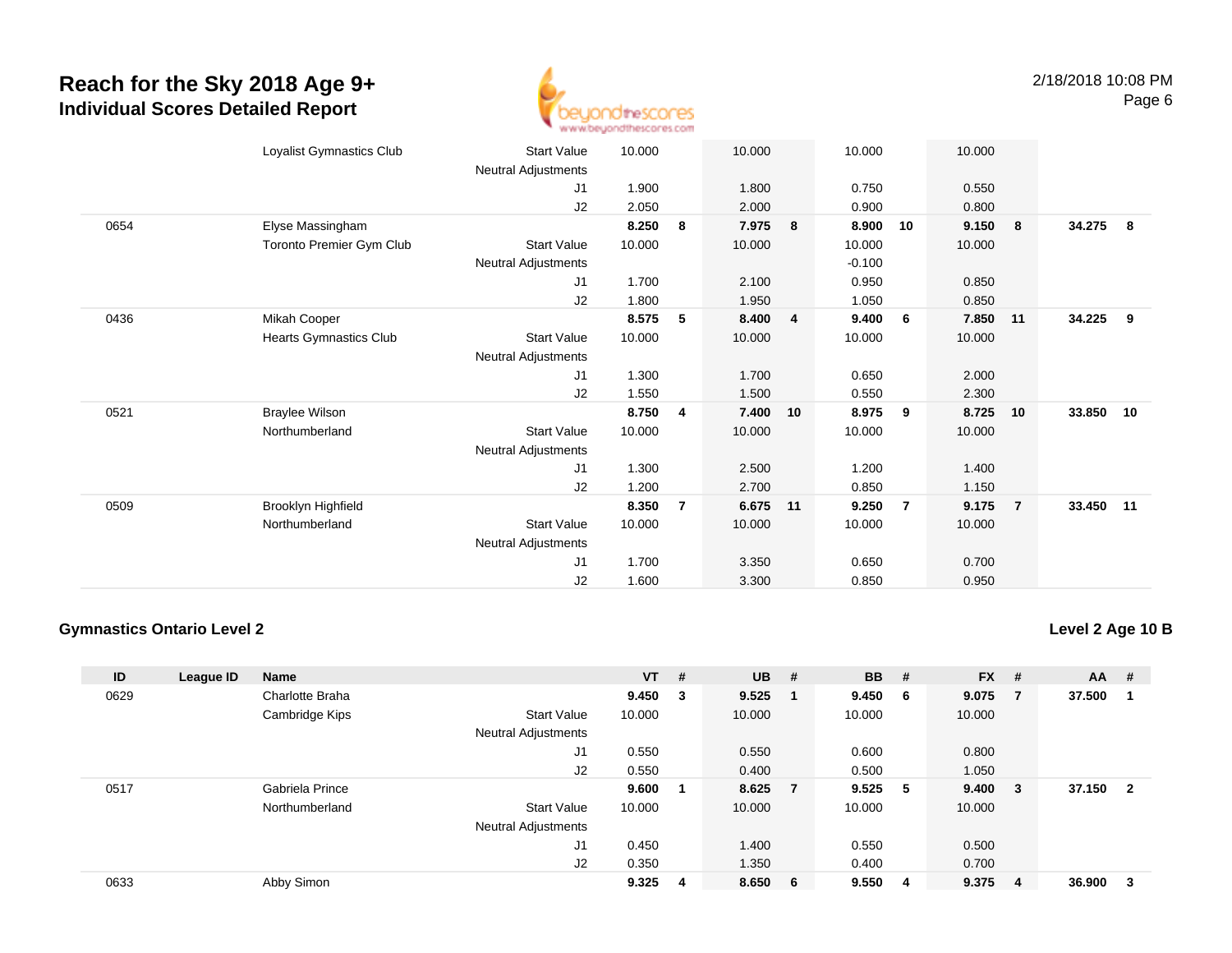

|      | Cambridge Kips                     | <b>Start Value</b>         | 10.000         |                | 10.000         |                         | 10.000             |                         | 10.000         |                         |        |                |
|------|------------------------------------|----------------------------|----------------|----------------|----------------|-------------------------|--------------------|-------------------------|----------------|-------------------------|--------|----------------|
|      |                                    | <b>Neutral Adjustments</b> |                |                |                |                         |                    |                         |                |                         |        |                |
|      |                                    | J1                         | 0.650          |                | 1.400          |                         | 0.550              |                         | 0.600          |                         |        |                |
|      |                                    | J2                         | 0.700          |                | 1.300          |                         | 0.350              |                         | 0.650          |                         |        |                |
| 0644 | Kayleigh Collie                    |                            | 8.250          | 10             | 9.250          | $\overline{\mathbf{2}}$ | 9.775              | $\overline{1}$          | 9.425          | $\overline{2}$          | 36.700 | $\overline{4}$ |
|      | Toronto Premier Gym Club           | <b>Start Value</b>         | 10.000         |                | 10.000         |                         | 10.000             |                         | 10.000         |                         |        |                |
|      |                                    | <b>Neutral Adjustments</b> |                |                |                |                         |                    |                         |                |                         |        |                |
|      |                                    | J1                         | 1.700          |                | 0.750          |                         | 0.300              |                         | 0.500          |                         |        |                |
|      |                                    | J2                         | 1.800          |                | 0.750          |                         | 0.150              |                         | 0.650          |                         |        |                |
| 0277 | Megan Box                          |                            | 8.925          | 5              | 8.825          | 4                       | 9.250              | 9                       | 9.450          | $\overline{1}$          | 36.450 | -5             |
|      | Cambridge Kips                     | <b>Start Value</b>         | 10.000         |                | 10.000         |                         | 10.000             |                         | 10.000         |                         |        |                |
|      |                                    | <b>Neutral Adjustments</b> |                |                |                |                         |                    |                         |                |                         |        |                |
|      |                                    | J1                         | 1.200          |                | 1.150          |                         | 0.750              |                         | 0.550          |                         |        |                |
|      |                                    | J2                         | 0.950          |                | 1.200          |                         | 0.750              |                         | 0.550          |                         |        |                |
| 0301 | DiAnna De Nicola                   |                            | 8.700          | 6              | 9.000          | $\mathbf{3}$            | 9.425              | $\overline{7}$          | 9.150          | $\sqrt{5}$              | 36.275 | - 6            |
|      | <b>Evolution Gymnastics Aurora</b> | <b>Start Value</b>         | 10.000         |                | 10.000         |                         | 10.000             |                         | 10.000         |                         |        |                |
|      |                                    | <b>Neutral Adjustments</b> |                |                |                |                         |                    |                         |                |                         |        |                |
|      |                                    | J1                         | 1.250          |                | 0.950          |                         | 0.600              |                         | 0.700          |                         |        |                |
|      |                                    | J2                         | 1.350          |                | 1.050          |                         | 0.550              |                         | 1.000          |                         |        |                |
| 0389 | Hailey Jansen                      |                            | 8.625          | 8              | 8.625          | $\overline{7}$          | 9.575              | $\overline{\mathbf{3}}$ | 9.100          | 6                       | 35.925 | $\overline{7}$ |
|      | <b>Gold Medal Gymnastics</b>       | <b>Start Value</b>         | 10.000         |                | 10.000         |                         | 10.000             |                         | 10.000         |                         |        |                |
|      |                                    | <b>Neutral Adjustments</b> |                |                |                |                         |                    |                         |                |                         |        |                |
|      |                                    | J1                         | 1.250          |                | 1.350          |                         | 0.550              |                         | 0.800          |                         |        |                |
|      |                                    | J2                         | 1.500          |                | 1.400          |                         | 0.300              |                         | 1.000          |                         |        |                |
| 0512 | Savannah Lang                      |                            | 9.500          | $\mathbf{2}$   | 8.300          | 9                       | 8.675              | 11                      | 9.450          | $\overline{\mathbf{1}}$ | 35.925 | $\overline{7}$ |
|      | Northumberland                     | <b>Start Value</b>         | 10.000         |                | 10.000         |                         | 10.000             |                         | 10.000         |                         |        |                |
|      |                                    | <b>Neutral Adjustments</b> |                |                |                |                         | $-0.100$           |                         |                |                         |        |                |
|      |                                    | J1                         | 0.500          |                | 1.750          |                         | 1.150              |                         | 0.400          |                         |        |                |
|      |                                    | J2                         | 0.500          |                | 1.650          |                         | 1.300              |                         | 0.700          |                         |        |                |
| 0390 | Kinsley Jones                      |                            | 8.675          | $\overline{7}$ | 8.575          | 8                       | 9.625              | $\overline{2}$          | 9.025          | 9                       | 35.900 | 8              |
|      | <b>Gold Medal Gymnastics</b>       | <b>Start Value</b>         | 10.000         |                | 10.000         |                         | 10.000             |                         | 10.000         |                         |        |                |
|      |                                    | <b>Neutral Adjustments</b> |                |                |                |                         |                    |                         |                |                         |        |                |
|      |                                    | J1                         | 1.400          |                | 1.400          |                         | 0.350              |                         | 1.050          |                         |        |                |
|      |                                    | J2                         | 1.250          |                | 1.450<br>8.775 |                         | 0.400              |                         | 0.900<br>9.050 |                         | 35.300 | 9              |
| 0499 | Anais Nicklisch                    |                            | 8.200          | 11             |                | 5                       | 9.275              | 8                       |                | $\pmb{8}$               |        |                |
|      | Loyalist Gymnastics Club           | <b>Start Value</b>         | 10.000         |                | 10.000         |                         | 10.000<br>$-0.100$ |                         | 10.000         |                         |        |                |
|      |                                    | <b>Neutral Adjustments</b> |                |                |                |                         | 0.550              |                         |                |                         |        |                |
|      |                                    | J1<br>J2                   | 1.700<br>1.900 |                | 1.200<br>1.250 |                         | 0.700              |                         | 1.050<br>0.850 |                         |        |                |
| 0519 |                                    |                            | 8.575          | 9              | 8.150          | 10                      | 9.100              | 10                      | 8.625          | 10                      | 34.450 | 10             |
|      | Avery Vandermeer                   |                            |                |                |                |                         |                    |                         |                |                         |        |                |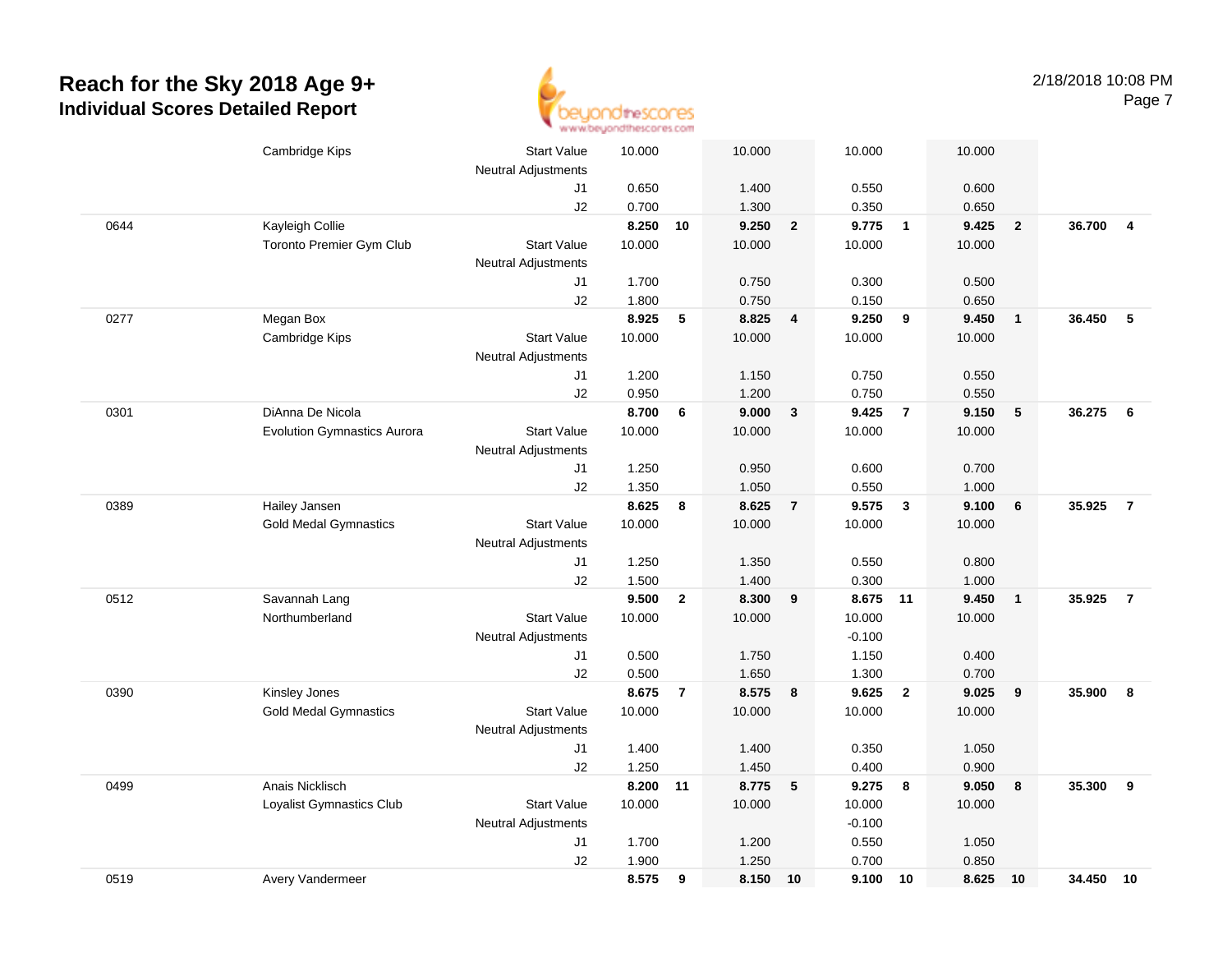

#### 2/18/2018 10:08 PMPage 8

| Northumberland | <b>Start Value</b>         | 10.000 | 10.000      | 10.000   | 10.000 |  |
|----------------|----------------------------|--------|-------------|----------|--------|--|
|                | <b>Neutral Adjustments</b> |        |             | $-0.100$ |        |  |
|                | J1                         | .500   | <b>.950</b> | 0.750    | .450   |  |
|                | J <sub>2</sub>             | .350   | .750        | 0.850    | .300   |  |

### **Gymnastics Ontario Level 2**

**Level 2 Age 11 A**

| ID   | League ID | <b>Name</b>              |                            | <b>VT</b> | #              | <b>UB</b> | #                       | <b>BB</b> | #                       | <b>FX</b> | #                       | <b>AA</b> | #                       |
|------|-----------|--------------------------|----------------------------|-----------|----------------|-----------|-------------------------|-----------|-------------------------|-----------|-------------------------|-----------|-------------------------|
| 0600 |           | Ava Hollier              |                            | 9.450     | $\overline{4}$ | 9.425     | $\mathbf{1}$            | 8.750     | 4                       | 9.525     | $\mathbf{1}$            | 37.150    | $\mathbf{1}$            |
|      |           | <b>Whitby Gymnastics</b> | <b>Start Value</b>         | 10.000    |                | 10.000    |                         | 10.000    |                         | 10.000    |                         |           |                         |
|      |           |                          | <b>Neutral Adjustments</b> |           |                |           |                         |           |                         |           |                         |           |                         |
|      |           |                          | J1                         | 0.600     |                | 0.600     |                         | 1.300     |                         | 0.550     |                         |           |                         |
|      |           |                          | J2                         | 0.500     |                | 0.550     |                         | 1.200     |                         | 0.400     |                         |           |                         |
| 0492 |           | Rebecca Dopking          |                            | 9.675     | $\mathbf{1}$   | 8.800     | 5                       | 8.850     | $\overline{\mathbf{3}}$ | 9.200     | $\mathbf{3}$            | 36.525    | $\overline{2}$          |
|      |           | Loyalist Gymnastics Club | <b>Start Value</b>         | 10.000    |                | 10.000    |                         | 10.000    |                         | 10.000    |                         |           |                         |
|      |           |                          | <b>Neutral Adjustments</b> |           |                |           |                         | $-0.100$  |                         |           |                         |           |                         |
|      |           |                          | J1                         | 0.300     |                | 1.300     |                         | 1.100     |                         | 0.900     |                         |           |                         |
|      |           |                          | J2                         | 0.350     |                | 1.100     |                         | 1.000     |                         | 0.700     |                         |           |                         |
| 0267 |           | Ava Podolinsky           |                            | 9.550     | $\overline{2}$ | 9.200     | $\overline{2}$          | 8.600     | 6                       | 9.150     | 5                       | 36.500    | $\mathbf{3}$            |
|      |           | <b>Bluewater</b>         | <b>Start Value</b>         | 10.000    |                | 10.000    |                         | 10.000    |                         | 10.000    |                         |           |                         |
|      |           |                          | <b>Neutral Adjustments</b> |           |                |           |                         |           |                         |           |                         |           |                         |
|      |           |                          | J1                         | 0.350     |                | 0.750     |                         | 1.300     |                         | 0.750     |                         |           |                         |
|      |           |                          | J2                         | 0.550     |                | 0.850     |                         | 1.500     |                         | 0.950     |                         |           |                         |
| 0270 |           | Josephine Powers         |                            | 9.150     | 5              | 9.100     | $\overline{\mathbf{3}}$ | 8.900     | $\overline{\mathbf{2}}$ | 9.175     | $\overline{4}$          | 36.325    | $\overline{\mathbf{4}}$ |
|      |           | Bluewater                | <b>Start Value</b>         | 10.000    |                | 10.000    |                         | 10.000    |                         | 10.000    |                         |           |                         |
|      |           |                          | <b>Neutral Adjustments</b> |           |                |           |                         |           |                         |           |                         |           |                         |
|      |           |                          | J1                         | 0.850     |                | 1.000     |                         | 1.200     |                         | 0.750     |                         |           |                         |
|      |           |                          | J2                         | 0.850     |                | 0.800     |                         | 1.000     |                         | 0.900     |                         |           |                         |
| 0260 |           | Regan Jacklin            |                            | 9.500     | $\mathbf{3}$   | 8.900     | $\overline{\mathbf{4}}$ | 8.725     | 5                       | 8.850     | 6                       | 35.975    | 5                       |
|      |           | <b>Bluewater</b>         | <b>Start Value</b>         | 10.000    |                | 10.000    |                         | 10.000    |                         | 10.000    |                         |           |                         |
|      |           |                          | <b>Neutral Adjustments</b> |           |                |           |                         |           |                         |           |                         |           |                         |
|      |           |                          | J1                         | 0.450     |                | 1.100     |                         | 1.250     |                         | 1.150     |                         |           |                         |
|      |           |                          | J2                         | 0.550     |                | 1.100     |                         | 1.300     |                         | 1.150     |                         |           |                         |
| 0619 |           | Tyla Chappell            |                            | 8.900     | $\overline{7}$ | 8.900     | $\overline{4}$          | 8.725     | 5                       | 9.200     | $\overline{\mathbf{3}}$ | 35.725    | 6                       |
|      |           | <b>Whitby Gymnastics</b> | <b>Start Value</b>         | 10.000    |                | 10.000    |                         | 10.000    |                         | 10.000    |                         |           |                         |
|      |           |                          | <b>Neutral Adjustments</b> |           |                |           |                         |           |                         |           |                         |           |                         |
|      |           |                          | J1                         | 1.200     |                | 1.200     |                         | 1.250     |                         | 0.850     |                         |           |                         |
|      |           |                          | J2                         | 1.000     |                | 1.000     |                         | 1.300     |                         | 0.750     |                         |           |                         |
| 0693 |           | Isabella McDonald        |                            | 8.950     | 6              | 7.925     | $\overline{7}$          | 9.425     | $\overline{\mathbf{1}}$ | 9.375     | $\overline{2}$          | 35.675    | $\overline{7}$          |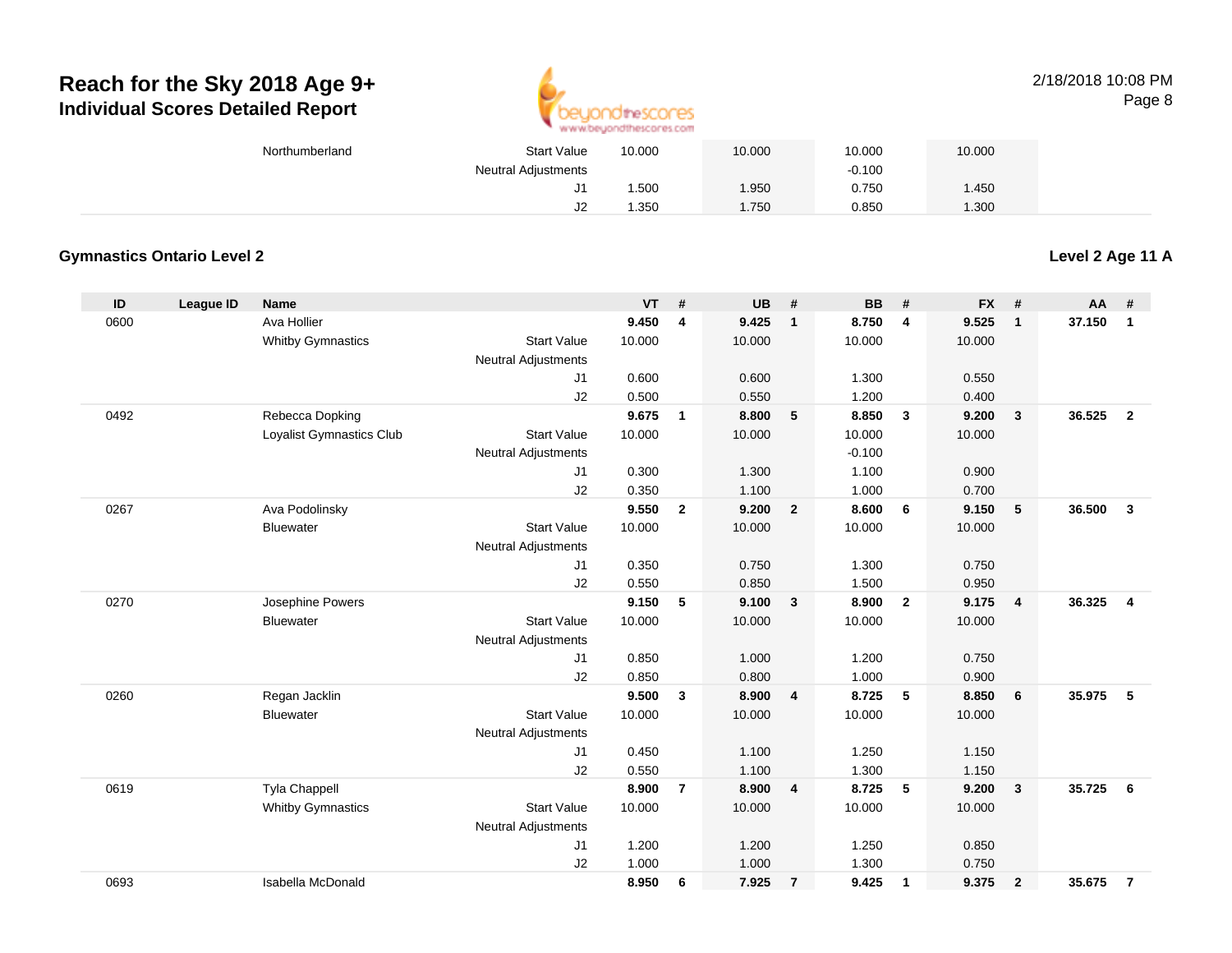

2/18/2018 10:08 PMPage 9

|      | <b>Brockville</b> | <b>Start Value</b><br><b>Neutral Adjustments</b> | 10.000   | 10.000  | 10.000   | 10.000       |        |    |
|------|-------------------|--------------------------------------------------|----------|---------|----------|--------------|--------|----|
|      |                   | J1                                               | 000.1    | 2.100   | 0.500    | 0.550        |        |    |
|      |                   | J2                                               | 1.00 ، ا | 2.050   | 0.650    | 0.700        |        |    |
| 0514 | Josea Lothian     |                                                  | 8.700 8  | 8.275 6 | 8.000    | 8.800<br>- 7 | 33.775 | -8 |
|      | Northumberland    | <b>Start Value</b>                               | 10.000   | 10.000  | 10.000   | 10.000       |        |    |
|      |                   | <b>Neutral Adjustments</b>                       |          |         | $-0.100$ |              |        |    |
|      |                   | J1                                               | .300     | 1.800   | 1.900    | 1.250        |        |    |
|      |                   | J2                                               | 1.300    | 1.650   | 1.900    | 1.150        |        |    |

#### **Gymnastics Ontario Level 2**

| ID   | <b>League ID</b> | <b>Name</b>                  |                            | <b>VT</b> | #              | <b>UB</b> | #                       | <b>BB</b> | #                       | <b>FX</b> | #                       | <b>AA</b> | #              |
|------|------------------|------------------------------|----------------------------|-----------|----------------|-----------|-------------------------|-----------|-------------------------|-----------|-------------------------|-----------|----------------|
| 0620 |                  | Elizabeth Maslyuk            |                            | 9.675     | $\mathbf 1$    | 9.175     | 4                       | 9.350     | $\overline{2}$          | 9.550     | $\mathbf{1}$            | 37.750    | $\mathbf{1}$   |
|      |                  | <b>Whitby Gymnastics</b>     | <b>Start Value</b>         | 10.000    |                | 10.000    |                         | 10.000    |                         | 10.000    |                         |           |                |
|      |                  |                              | <b>Neutral Adjustments</b> |           |                |           |                         |           |                         |           |                         |           |                |
|      |                  |                              | J1                         | 0.300     |                | 0.800     |                         | 0.700     |                         | 0.500     |                         |           |                |
|      |                  |                              | J2                         | 0.350     |                | 0.850     |                         | 0.600     |                         | 0.400     |                         |           |                |
| 0622 |                  | Jada Gillespie               |                            | 8.800     | 6              | 9.350     | $\overline{1}$          | 9.700     | $\overline{1}$          | 9.525     | $\overline{2}$          | 37.375    | $\overline{2}$ |
|      |                  | <b>Gold Medal Gymnastics</b> | <b>Start Value</b>         | 10.000    |                | 10.000    |                         | 10.000    |                         | 10.000    |                         |           |                |
|      |                  |                              | <b>Neutral Adjustments</b> |           |                |           |                         |           |                         |           |                         |           |                |
|      |                  |                              | J1                         | 1.200     |                | 0.700     |                         | 0.300     |                         | 0.550     |                         |           |                |
|      |                  |                              | J2                         | 1.200     |                | 0.600     |                         | 0.300     |                         | 0.400     |                         |           |                |
| 0343 |                  | Kaya Mason                   |                            | 9.525     | 3              | 9.100     | 5                       | 9.250     | $\overline{\mathbf{3}}$ | 9.325     | $\overline{\mathbf{3}}$ | 37.200    | 3              |
|      |                  | Gemini Gymnastics            | <b>Start Value</b>         | 10.000    |                | 10.000    |                         | 10.000    |                         | 10.000    |                         |           |                |
|      |                  |                              | <b>Neutral Adjustments</b> |           |                |           |                         |           |                         |           |                         |           |                |
|      |                  |                              | J <sub>1</sub>             | 0.450     |                | 0.850     |                         | 0.800     |                         | 0.700     |                         |           |                |
|      |                  |                              | J2                         | 0.500     |                | 0.950     |                         | 0.700     |                         | 0.650     |                         |           |                |
| 0264 |                  | Kaydence Matheson            |                            | 9.600     | $\mathbf{2}$   | 9.200     | $\overline{\mathbf{3}}$ | 8.675     | $\overline{7}$          | 9.225     | 5                       | 36.700    | $\overline{4}$ |
|      |                  | <b>Bluewater</b>             | <b>Start Value</b>         | 10.000    |                | 10.000    |                         | 10.000    |                         | 10.000    |                         |           |                |
|      |                  |                              | <b>Neutral Adjustments</b> |           |                |           |                         |           |                         |           |                         |           |                |
|      |                  |                              | J <sub>1</sub>             | 0.400     |                | 0.900     |                         | 1.400     |                         | 0.700     |                         |           |                |
|      |                  |                              | J2                         | 0.400     |                | 0.700     |                         | 1.250     |                         | 0.850     |                         |           |                |
| 0459 |                  | Teagan Bylsma                |                            | 8.650     | $\overline{7}$ | 9.300     | $\overline{\mathbf{2}}$ | 9.100     | 5                       | 9.225     | 5                       | 36.275    | 5              |
|      |                  | Kingston Gymnastics          | <b>Start Value</b>         | 10.000    |                | 10.000    |                         | 10.000    |                         | 10.000    |                         |           |                |
|      |                  |                              | <b>Neutral Adjustments</b> |           |                |           |                         |           |                         |           |                         |           |                |
|      |                  |                              | J <sub>1</sub>             | 1.300     |                | 0.600     |                         | 1.000     |                         | 0.800     |                         |           |                |
|      |                  |                              | J2                         | 1.400     |                | 0.800     |                         | 0.800     |                         | 0.750     |                         |           |                |
| 0254 |                  | Hayley Bishop                |                            | 9.500     | 4              | 8.850     | - 6                     | 8.750     | 6                       | 9.150     | 6                       | 36.250    | 6              |
|      |                  |                              |                            |           |                |           |                         |           |                         |           |                         |           |                |

### **Level 2 Age 11 B**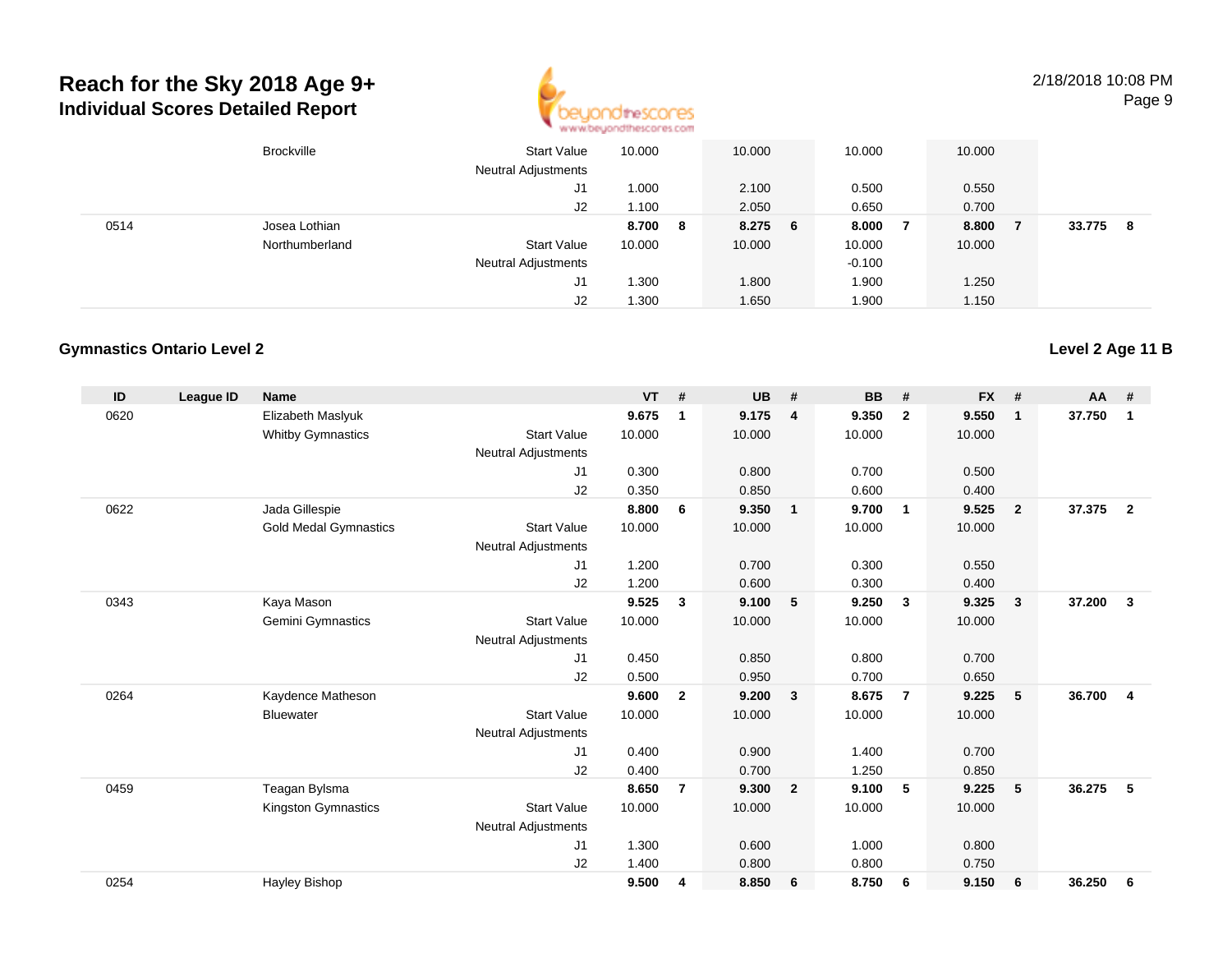

2/18/2018 10:08 PMPage 10

|      | Bluewater                    | Start Value<br><b>Neutral Adjustments</b> | 10.000 |   | 10.000 | 10.000 |     | 10.000 |   |        |  |
|------|------------------------------|-------------------------------------------|--------|---|--------|--------|-----|--------|---|--------|--|
|      |                              | J1                                        | 0.500  |   | 1.300  | 1.200  |     | 0.900  |   |        |  |
|      |                              | J2                                        | 0.500  |   | 1.000  | 1.300  |     | 0.800  |   |        |  |
| 0623 | Aliyah Manning               |                                           | 8.825  | 5 | 8.500  | 9.200  | - 4 | 9.250  | 4 | 35.775 |  |
|      | <b>Gold Medal Gymnastics</b> | <b>Start Value</b>                        | 10.000 |   | 10.000 | 10.000 |     | 10.000 |   |        |  |
|      |                              | <b>Neutral Adjustments</b>                |        |   |        |        |     |        |   |        |  |
|      |                              | J1                                        | 1.250  |   | 1.500  | 0.750  |     | 0.800  |   |        |  |
|      |                              | J2                                        | 1.100  |   | 1.500  | 0.850  |     | 0.700  |   |        |  |

### **Gymnastics Ontario Level 2**

| ID   | League ID | <b>Name</b>                       |                            | $VT$ # |              | <b>UB</b> | #                       | <b>BB</b> | #                       | <b>FX</b> | #              | <b>AA</b> | #                       |
|------|-----------|-----------------------------------|----------------------------|--------|--------------|-----------|-------------------------|-----------|-------------------------|-----------|----------------|-----------|-------------------------|
| 0587 |           | Hannah Bakombo                    |                            | 9.500  | $\mathbf{2}$ | 9.600     | $\mathbf{1}$            | 9.350     | $\overline{2}$          | 9.575     | $\mathbf 1$    | 38.025    | 1                       |
|      |           | <b>Whitby Gymnastics</b>          | <b>Start Value</b>         | 10.000 |              | 10.000    |                         | 10.000    |                         | 10.000    |                |           |                         |
|      |           |                                   | <b>Neutral Adjustments</b> |        |              |           |                         |           |                         |           |                |           |                         |
|      |           |                                   | J1                         | 0.450  |              | 0.300     |                         | 0.600     |                         | 0.500     |                |           |                         |
|      |           |                                   | J2                         | 0.550  |              | 0.500     |                         | 0.700     |                         | 0.350     |                |           |                         |
| 0643 |           | Rosalie Cazenave-Dit-Berdot       |                            | 9.550  | $\mathbf{1}$ | 9.575     | $\overline{\mathbf{2}}$ | 9.475     | $\overline{\mathbf{1}}$ | 9.100     | $\overline{4}$ | 37.700    | $\overline{2}$          |
|      |           | Toronto Premier Gym Club          | <b>Start Value</b>         | 10.000 |              | 10.000    |                         | 10.000    |                         | 10.000    |                |           |                         |
|      |           |                                   | <b>Neutral Adjustments</b> |        |              |           |                         | $-0.100$  |                         |           |                |           |                         |
|      |           |                                   | J <sub>1</sub>             | 0.400  |              | 0.450     |                         | 0.450     |                         | 0.900     |                |           |                         |
|      |           |                                   | J2                         | 0.500  |              | 0.400     |                         | 0.400     |                         | 0.900     |                |           |                         |
| 0626 |           | Laura Johnson                     |                            | 9.550  | 1            | 9.500     | $\mathbf{3}$            | 9.125     | 3                       | 8.975     | 5              | 37.150    | 3                       |
|      |           | Loyalist Gymnastics Club          | <b>Start Value</b>         | 10.000 |              | 10.000    |                         | 10.000    |                         | 10.000    |                |           |                         |
|      |           |                                   | <b>Neutral Adjustments</b> |        |              |           |                         |           |                         |           |                |           |                         |
|      |           |                                   | J <sub>1</sub>             | 0.350  |              | 0.500     |                         | 1.000     |                         | 0.900     |                |           |                         |
|      |           |                                   | J <sub>2</sub>             | 0.550  |              | 0.500     |                         | 0.750     |                         | 1.150     |                |           |                         |
| 0647 |           | <b>Melane Giritharan</b>          |                            | 9.050  | 3            | 9.375     | $\overline{4}$          | 9.050     | $\overline{4}$          | 9.500     | $\overline{2}$ | 36.975    | $\overline{\mathbf{4}}$ |
|      |           | <b>Toronto Premier Gym Club</b>   | <b>Start Value</b>         | 10.000 |              | 10.000    |                         | 10.000    |                         | 10.000    |                |           |                         |
|      |           |                                   | <b>Neutral Adjustments</b> |        |              |           |                         | $-0.100$  |                         |           |                |           |                         |
|      |           |                                   | J <sub>1</sub>             | 0.900  |              | 0.600     |                         | 0.900     |                         | 0.600     |                |           |                         |
|      |           |                                   | J2                         | 1.000  |              | 0.650     |                         | 0.800     |                         | 0.400     |                |           |                         |
| 0642 |           | <b>Beatrice Butterfield-Cowan</b> |                            | 8.900  | 4            | 9.250     | 5                       | 8.925     | 5                       | 9.400     | 3              | 36.475    | 5                       |
|      |           | <b>Toronto Premier Gym Club</b>   | <b>Start Value</b>         | 10.000 |              | 10.000    |                         | 10.000    |                         | 10.000    |                |           |                         |
|      |           |                                   | <b>Neutral Adjustments</b> |        |              |           |                         |           |                         |           |                |           |                         |
|      |           |                                   | J <sub>1</sub>             | 1.100  |              | 0.700     |                         | 1.100     |                         | 0.550     |                |           |                         |
|      |           |                                   | J2                         | 1.100  |              | 0.800     |                         | 1.050     |                         | 0.650     |                |           |                         |
| 0504 |           | Jessica Whalen                    |                            | 8.900  | 4            | 8.800     | 6                       | 8.725     | 6                       | 8.775     | 6              | 35.200    | 6                       |
|      |           |                                   |                            |        |              |           |                         |           |                         |           |                |           |                         |

**Level 2 Age 12-14 A**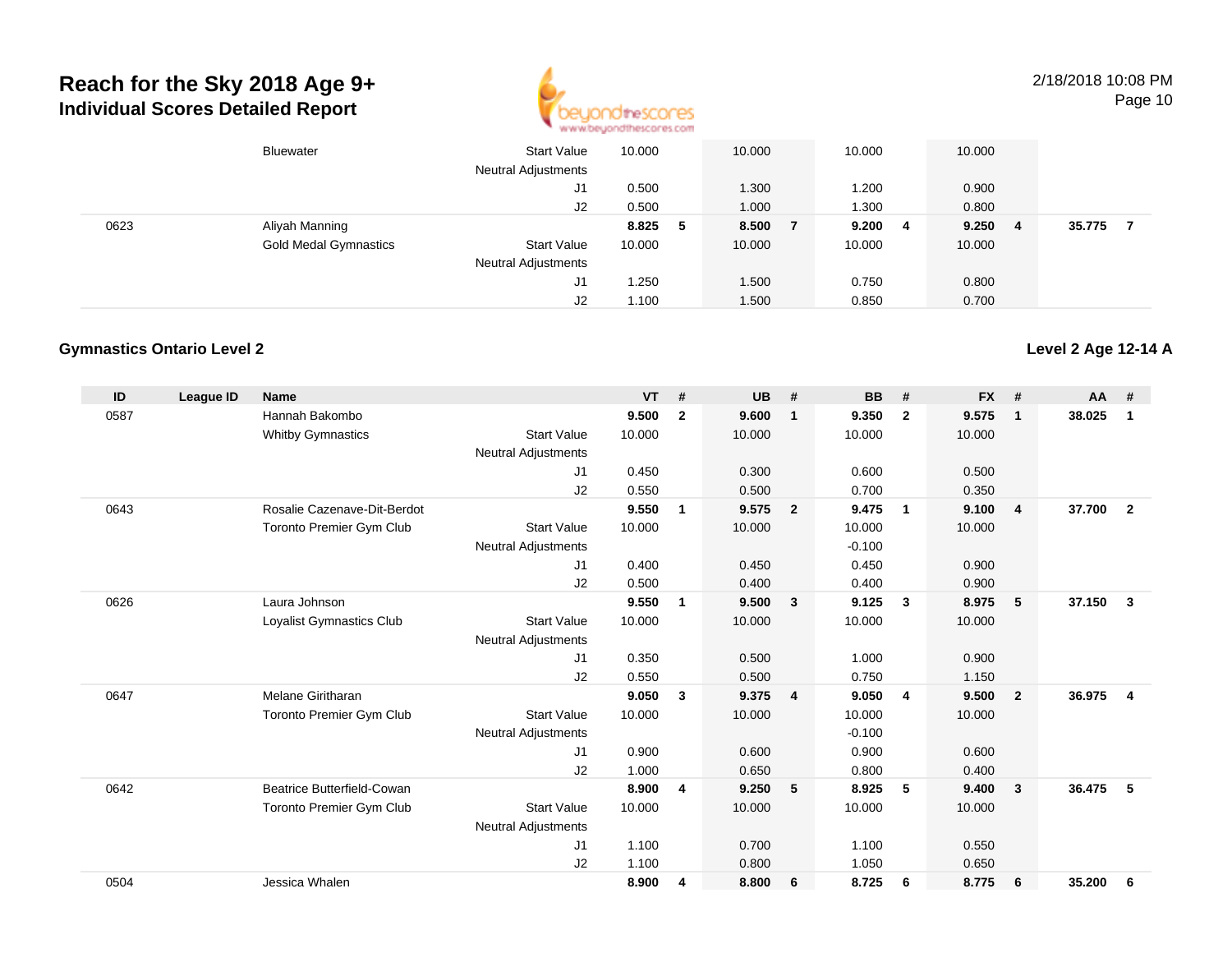

2/18/2018 10:08 PM

**Level 2 Age 12-14 B**

Page 11

|      | Loyalist Gymnastics Club     | <b>Start Value</b><br>Neutral Adjustments | 10.000 |   | 10.000 | 10.000 | 10.000       |        |  |
|------|------------------------------|-------------------------------------------|--------|---|--------|--------|--------------|--------|--|
|      |                              | J1                                        | 1.000  |   | 1.300  | 1.250  | 1.350        |        |  |
|      |                              | J2                                        | 1.200  |   | 1.100  | 1.300  | 1.100        |        |  |
| 0621 | Sara Eskandar                |                                           | 8.600  | 5 | 8.050  | 8.625  | 8.550<br>- 7 | 33.825 |  |
|      | <b>Gold Medal Gymnastics</b> | <b>Start Value</b>                        | 10.000 |   | 10.000 | 10.000 | 10.000       |        |  |
|      |                              | <b>Neutral Adjustments</b>                |        |   |        |        |              |        |  |
|      |                              | J1                                        | .500   |   | 2.000  | 1.500  | 1.500        |        |  |
|      |                              | J2                                        | 1.300  |   | 1.900  | 1.250  | 1.400        |        |  |

### **Gymnastics Ontario Level 2**

| ID   | <b>League ID</b> | <b>Name</b>              |                            | <b>VT</b> | #                       | <b>UB</b> | #                       | <b>BB</b> | #                       | <b>FX</b> | #              | <b>AA</b> | #              |
|------|------------------|--------------------------|----------------------------|-----------|-------------------------|-----------|-------------------------|-----------|-------------------------|-----------|----------------|-----------|----------------|
| 0281 |                  | <b>Charlotte Herring</b> |                            | 9.375     | $\mathbf{2}$            | 9.425     | $\overline{2}$          | 8.900     | $\overline{4}$          | 9.475     | $\overline{2}$ | 37.175    | 1              |
|      |                  | Cambridge Kips           | <b>Start Value</b>         | 10.000    |                         | 10.000    |                         | 10.000    |                         | 10.000    |                |           |                |
|      |                  |                          | <b>Neutral Adjustments</b> |           |                         |           |                         |           |                         |           |                |           |                |
|      |                  |                          | J1                         | 0.550     |                         | 0.650     |                         | 1.150     |                         | 0.550     |                |           |                |
|      |                  |                          | J2                         | 0.700     |                         | 0.500     |                         | 1.050     |                         | 0.500     |                |           |                |
| 0273 |                  | <b>Reese Waller</b>      |                            | 9.175     | $\overline{\mathbf{4}}$ | 9.075     | $\overline{4}$          | 9.200     | $\overline{1}$          | 9.525     | $\mathbf{1}$   | 36.975    | $\overline{2}$ |
|      |                  | <b>Bluewater</b>         | <b>Start Value</b>         | 10.000    |                         | 10.000    |                         | 10.000    |                         | 10.000    |                |           |                |
|      |                  |                          | <b>Neutral Adjustments</b> |           |                         |           |                         |           |                         |           |                |           |                |
|      |                  |                          | J1                         | 0.800     |                         | 0.900     |                         | 0.900     |                         | 0.500     |                |           |                |
|      |                  |                          | J2                         | 0.850     |                         | 0.950     |                         | 0.700     |                         | 0.450     |                |           |                |
| 0605 |                  | Miisa Robinson           |                            | 9.075     | 6                       | 9.425     | $\overline{2}$          | 8.950     | $\overline{\mathbf{3}}$ | 9.325     | $\overline{4}$ | 36.775    | $\mathbf{3}$   |
|      |                  | <b>Whitby Gymnastics</b> | <b>Start Value</b>         | 10.000    |                         | 10.000    |                         | 10.000    |                         | 10.000    |                |           |                |
|      |                  |                          | <b>Neutral Adjustments</b> |           |                         |           |                         |           |                         |           |                |           |                |
|      |                  |                          | J1                         | 0.850     |                         | 0.600     |                         | 1.100     |                         | 0.700     |                |           |                |
|      |                  |                          | J2                         | 1.000     |                         | 0.550     |                         | 1.000     |                         | 0.650     |                |           |                |
| 0268 |                  | Vrajani Popawala         |                            | 9.400     | 1                       | 9.000     | 5                       | 8.875     | 5                       | 9.450     | 3              | 36.725    | $\overline{4}$ |
|      |                  | <b>Bluewater</b>         | <b>Start Value</b>         | 10.000    |                         | 10.000    |                         | 10.000    |                         | 10.000    |                |           |                |
|      |                  |                          | <b>Neutral Adjustments</b> |           |                         |           |                         |           |                         |           |                |           |                |
|      |                  |                          | J1                         | 0.500     |                         | 1.050     |                         | 1.150     |                         | 0.600     |                |           |                |
|      |                  |                          | J2                         | 0.700     |                         | 0.950     |                         | 1.100     |                         | 0.500     |                |           |                |
| 0331 |                  | Ella Harnum              |                            | 9.000     | $\overline{7}$          | 9.175     | $\overline{\mathbf{3}}$ | 9.125     | $\overline{\mathbf{2}}$ | 9.025     | 5              | 36.325    | 5              |
|      |                  | Gemini Gymnastics        | <b>Start Value</b>         | 10.000    |                         | 10.000    |                         | 10.000    |                         | 10.000    |                |           |                |
|      |                  |                          | <b>Neutral Adjustments</b> |           |                         |           |                         | $-0.100$  |                         |           |                |           |                |
|      |                  |                          | J <sub>1</sub>             | 1.000     |                         | 0.900     |                         | 0.700     |                         | 0.950     |                |           |                |
|      |                  |                          | J2                         | 1.000     |                         | 0.750     |                         | 0.850     |                         | 1.000     |                |           |                |
| 0598 |                  | <b>Emily Fitton</b>      |                            | 9.150     | 5                       | 9.475     | $\overline{1}$          | 8.500     | 6                       | 8.975     | 6              | 36.100    | 6              |
|      |                  |                          |                            |           |                         |           |                         |           |                         |           |                |           |                |